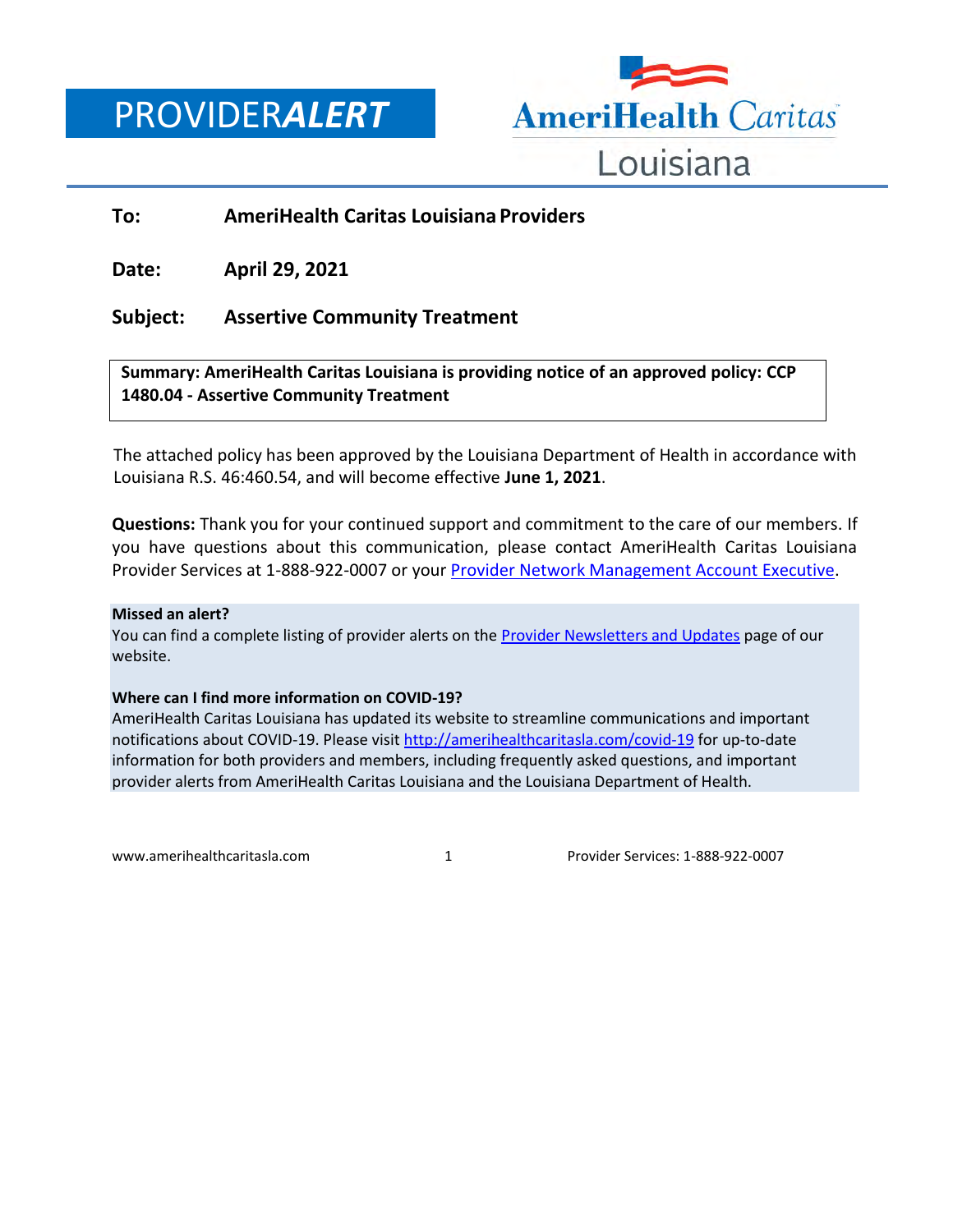

# Assertive Community Treatment

Clinical Policy ID: CCP.1480.04

Recent review date: 2/2021

Next review date: 5/2022

Policy contains: Assertive Community Treatment; bipolar disorder; major depressive disorder; Program of Assertive Community Treatment; schizophrenia; substance use disorder.

*AmeriHealth Caritas Louisiana has developed clinical policies to assist with making coverage determinations. AmeriHealth Caritas Louisiana's clinical policies are based on guidelines from established industry sources, such as the Centers for Medicare & Medicaid Services (CMS), state regulatory agencies, the American Medical Association (AMA), medical specialty professional societies, and peerreviewed professional literature. These clinical policies along with other sources, such as plan benefits and state and federal laws and regulatory requirements, including any state- or plan-specific definition of "medically necessary," and the specific facts of the particular situation are considered by AmeriHealth Caritas Louisiana when making coverage determinations. In the event of conflict between this clinical policy and plan benefits and/or state or federal laws and/or regulatory requirements, the plan benefits and/or state and federal*  laws and/or regulatory requirements shall control. AmeriHealth Caritas Louisiana's clinical policies are for informational purposes only *and not intended as medical advice or to direct treatment. Physicians and other health care providers are solely responsible for the treatment decisions for their patients. AmeriHealth Caritas Louisiana's clinical policies are reflective of evidence-based medicine at the time of review. As medical science evolves, AmeriHealth Caritas Louisiana will update its clinical policies as necessary. AmeriHealth Caritas Louisiana's clinical policies are not guarantees of payment.*

# **Coverage policy**

Assertive Community Treatment is clinically proven and, therefore, medically necessary for members who have a severe and persistent mental illness that seriously impairs their functioning in the community, when provided in accordance with Louisiana Department of Health behavioral health (2021) criteria and the following criteria for admission, exception, continued review, and discharge of services:

Admission criteria (National Alliance on Mental Illness Minnesota, 2017; Substance Abuse and Mental Health Services Administration, 2008):

- Age 18 years or older.
- A *Diagnostic and Statistical Manual of Mental Disorders — Fifth Edition* diagnosis consistent with a serious and persistent mental illness, which includes schizophrenia, bipolar disorder, major depressive disorder, and other psychotic disorders.
- Substance use disorders, developmental disorders, organic brain syndromes, or social conditions are excluded, unless they occur with a diagnosable serious mental illness.
- At least one of the following service needs:
	- $\circ$  Two or more acute psychiatric hospitalization and/or four or more emergency room visits in the last six months.
	- $\circ$  Persistent and severe symptoms of a psychiatric disability that interferes with the ability to function in daily life.
	- o Currently residing in an inpatient bed, but clinically assessed to be able to live in a more independent situation if intensive services were provided.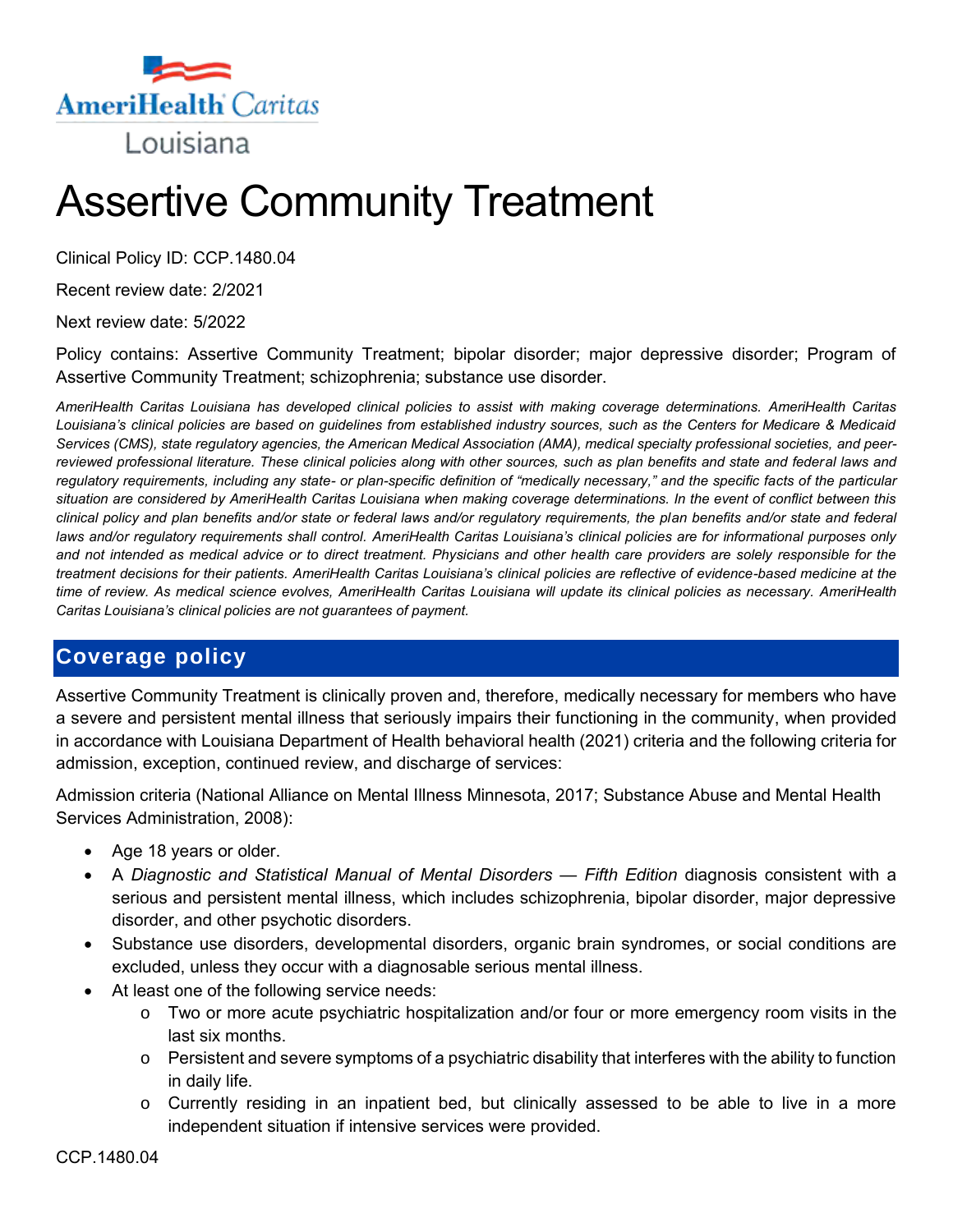- $\circ$  Two or more interactions with law enforcement in the past year for emergency services due to mental illness or substance use (this includes involuntary commitment).
- o One or more incarcerations in the past year related to mental illness or substance use (Forensic Assertive Community Treatment).
- o Psychiatric and judicial determination that Forensic Assertive Community Treatment services are necessary to facilitate release from a forensic hospitalization or pretrial to a lesser restrictive setting.
- o Recommendations by probation and parole, or a judge with a Forensic Assertive Community Treatment screening interview, indicating services are necessary to prevent probation/parole violation.
- Must have one of the following:
	- $\circ$  Inability to participate or remain engaged or respond to traditional community-based services.
	- o Inability to meet basic survival needs, or residing in substandard housing, homeless, or at imminent risk of becoming homeless.
	- o Services are necessary for diversion from forensic hospitalization, pretrial release.
- Must have at least three of the following:
	- o Evidence of coexisting mental illness and substance use disorder.
	- o Significant suicidal ideation, with a plan and ability to carry out, within the last two years.
	- o Suicide attempt in the last two years.
	- $\circ$  History of violence due to untreated mental illness or substance use within the last two years.
	- o Lack of support systems.
	- o History of inadequate follow-through with treatment plan, resulting in psychiatric or medical instability.
	- o Threats of harm to others in the past two years.
	- $\circ$  History of significant psychotic symptomatology, such as command hallucinations to harm others.
	- o Minimum Level of Care Utilization System score of three (3) at admission.

Exception criteria:

 The member does not meet medical necessity criteria above, but is recommended as appropriate to receive Assertive Community Treatment services by the member's health plan, the Assertive Community Treatment team leader, clinical director, and psychiatrist, in order to protect public safety and promote recovery from acute symptoms related to mental illness.

Service-specific criteria:

- Services are provided by an interdisciplinary Assertive Community Treatment team in accordance with national fidelity standards as evidenced by the Substance Abuse and Mental Health Services Administration Assertive Community Treatment Evidence-Based Practices toolkit (2008) or state requirements.
- Services are individualized, specific, and consistent with symptoms or confirmed diagnosis of the illness or injury under treatment and local practice standards, and not in excess of the member's needs.
- Services can be safely furnished, and no equally or more cost effective treatment is available statewide.
- Services are furnished in a manner not primarily intended for the convenience of the member, the member's caretaker, or the provider.

Continued review criteria (must meet all of the following):

Must have demonstrated member engagement and participation in treatment.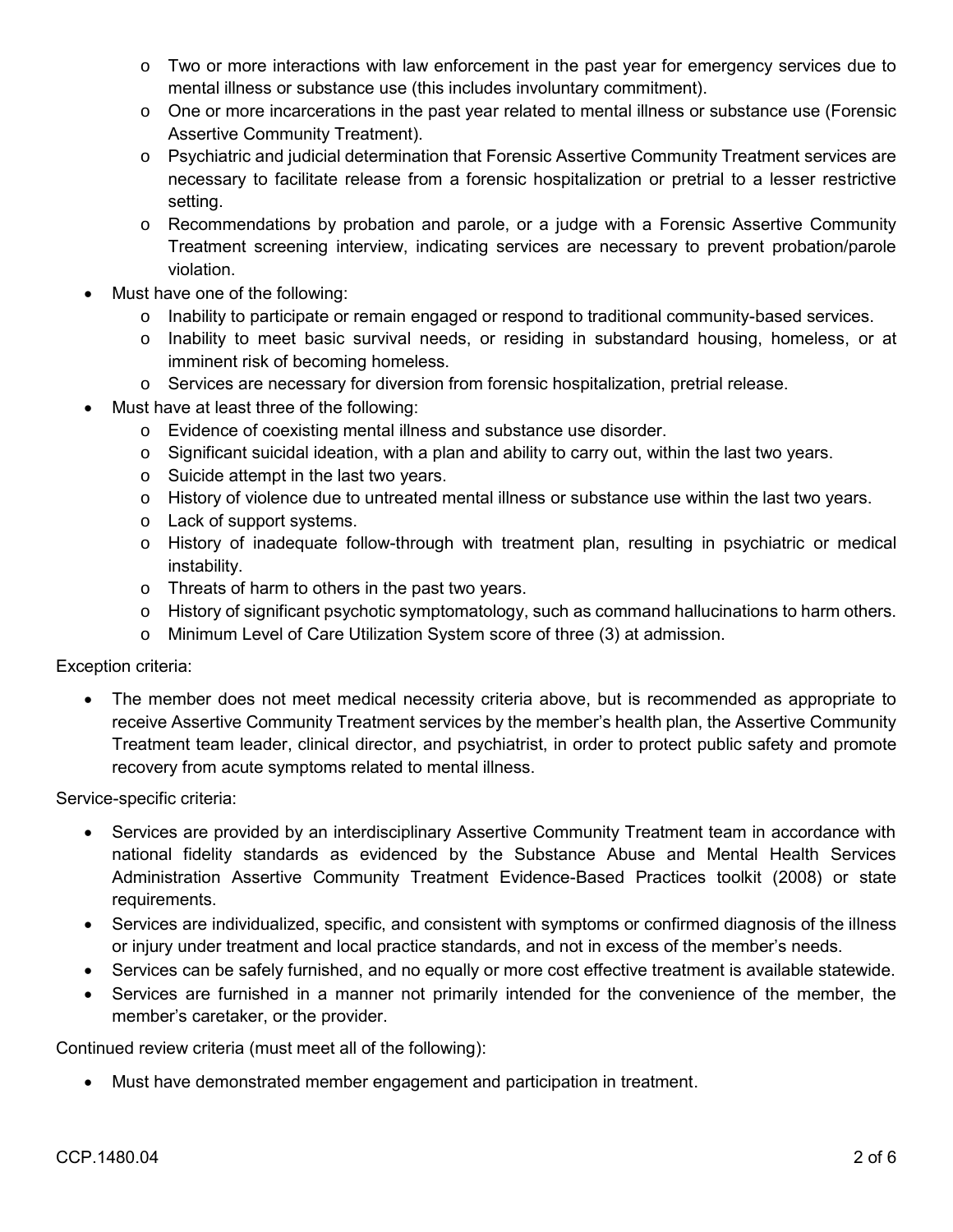- The Assertive Community Treatment team must provide six documented clinically meaningful face-toface encounters with the majority of encounters occurring outside of the office, over the authorization period.
- For members transitioning from a psychiatric or nursing facilities, the Assertive Community Treatment team must provide a minimum of four documented meaningful encounters a week over the authorization period.
- Documentation of member's ability to benefit from treatment as evidenced by a monthly member report and updated individualized treatment plan within the last six months prior to the submission of the request for continued authorization.
- Must have a documented individualized discharge plan with projected discharge date.
- Must have documented evidence of service coordination, including medical and substance abuse needs, in service plan.

Discharge criteria (must meet one of the following):

- Completion of Assertive Community Treatment goals.
- Clinical improvement with evidence that goals can be met independent of Assertive Community Treatment services at a lower level of care.
- Member refuses to participate in services.
- Evidence that member no longer receives benefit from Assertive Community Treatment services (e.g. continued admissions to acute services and excessive use of emergency services).
- Inability to provide services to the member for 30 days or more for reasons of unable to locate, long-term incarceration, or long-term hospitalization.
- Evidence that the member has not been receiving Assertive Community Treatment services as described in the Louisiana Department of Health behavioral health manual (2021) for at least 60 days.

#### Limitations

All Assertive Community Treatment services require prior authorization.

The Plan reserves the right to conduct clinical record reviews of any Assertive Community Treatment services.

Any exceptions to the program requirements must obtain prior approval from the Plan.

Assertive Community Treatment providers must adhere to all programmatic standards detailed in the Louisiana Department of Health behavioral health services manual (2021) for providers.

Assertive Community Treatment services are comprehensive of all other services and shall not be billed in conjunction with the following services:

- Behavioral health services by licensed and unlicensed individuals, other than medication management and assessment.
- Residential services, including professional resource family care.

Alternative covered services

Intensive case management.

## **Background**

Serious mental illness is a persistent mental, behavioral, or emotional disorder resulting in serious functional impairment that substantially interferes with or limits one or more major life activities. In 2019, there were an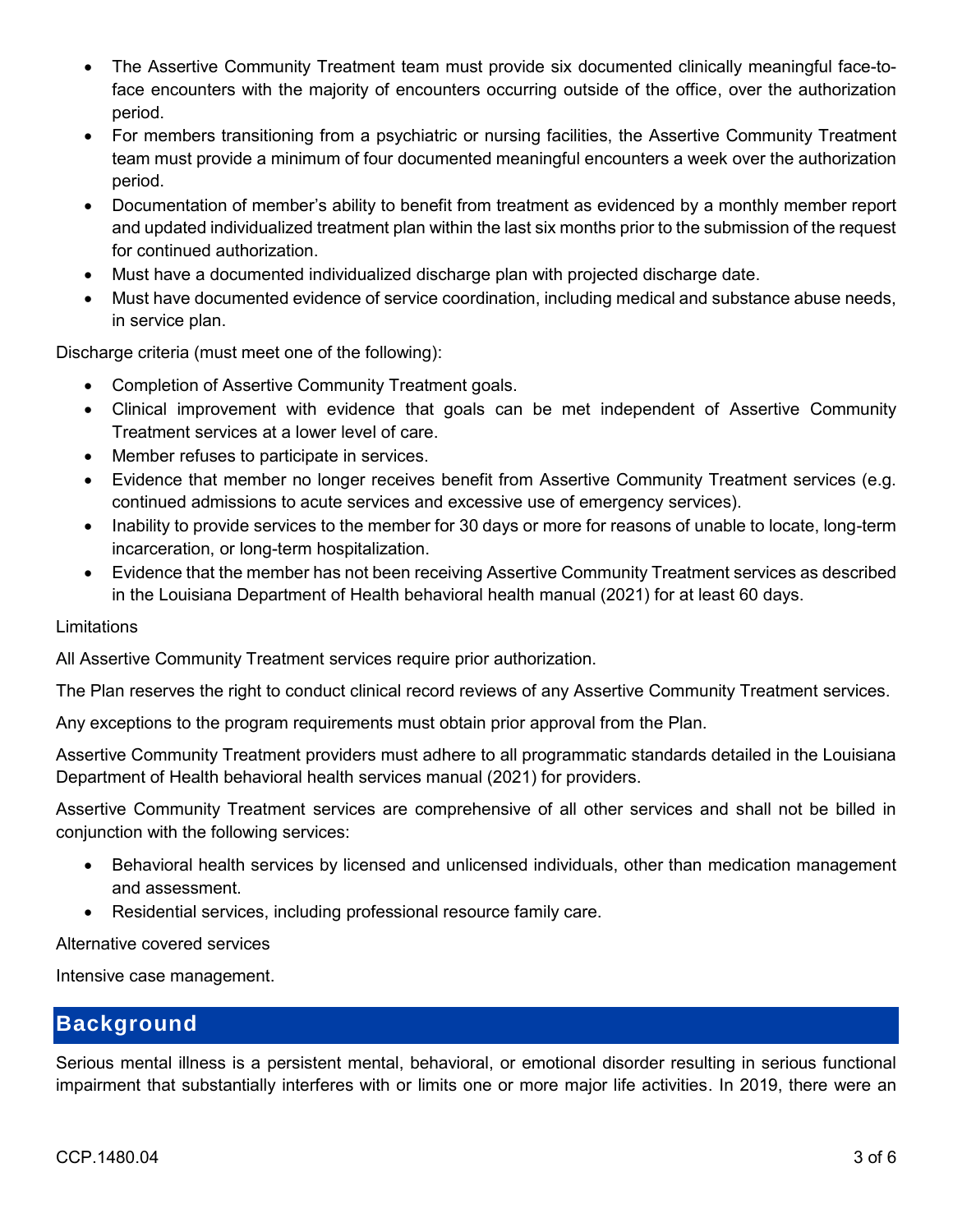estimated 13.1 million adults age 18 or older in the United States with serious mental illness, representing 5.2% of all U.S. adults (Substance Abuse and Mental Health Services Administration, 2019).

Examples of serious mental illness include major depressive disorder, schizophrenia, and bipolar disorder. Addiction disorder and/or a developmental disability may accompany serious mental illness. Individuals may experience frequent acute psychiatric episodes resulting in hospitalization or emergency room visits, interactions with law enforcement or imprisonment, suicidal ideation or attempts, or a history of violence related to their mental illness.

An adaptation of the federal Substance Abuse and Mental Health Services Administration (1993) definition provides more detailed eligibility criteria:

- Age 18 years or older.
- A diagnosable mental, behavioral, or emotional disorder that meets the sufficient duration to meet the criteria specified in the *Diagnostic and Statistical Manual of Mental Disorders — Fifth Edition*.
	- o Substance use disorders, developmental disorders, and organic brain syndromes are excluded, unless they occur with a diagnosable serious mental illness.
- The mental illness has resulted in impairment that significantly interferes with or limits one or more of the following major life activities:
	- o Activities of daily living.
	- o Interpersonal functioning.
	- o Concentration, persistence, and pace.
	- o Adaptation to change.

### Assertive Community Treatment

In the 1970s, researchers in Wisconsin recognized that, for patients with serious mental illness, the progress made in the inpatient setting was often lost when they moved back into the community (National Alliance on Mental Illness Minnesota, 2017). Researchers developed Assertive Community Treatment to address this need. Assertive Community Treatment is a service delivery model centered in a multidisciplinary, team-based approach that provides individualized, proactive behavioral health care services in the home or other community settings. The primary goals of the model are to lessen or eliminate the debilitating symptoms of mental illness, reduce recurrent acute episodes (hospital admissions), and to enhance quality of life and functioning.

Unlike case management, the Assertive Community Treatment team provides a comprehensive array of treatment, rehabilitative, and support services directly rather than through referrals. As a higher intensity model of service delivery than case management, Assertive Community Treatment is associated with a lower average caseload. Services are provided 24 hours - seven days a week, in the community setting, and with no time limitation. As a result, the Assertive Community Treatment team is often positioned to anticipate and avoid crises.

Assertive Community Treatment is also known as Program of Assertive Community Treatment, Community Support Programs, or Mobile Treatment Teams (National Alliance on Mental Illness Minnesota, 2017). Assertive Community Treatment services are designed for individuals with severe and persistent mental illness and the greatest level of functional impairment, and whose needs have not been adequately met by traditional approaches. Assertive Community Treatment is generally long-term and can form a basis for integrated programs.

# **Findings**

For this policy, we included eight systematic reviews (Dieterich, 2017; Hopkin, 2018; Hunt, 2019; McDonagh, 2017; Penzenstadler, 2019; Ponka, 2020; Vanderlip, 2017; Vijverberg, 2017), two individual **studies (Monroe-**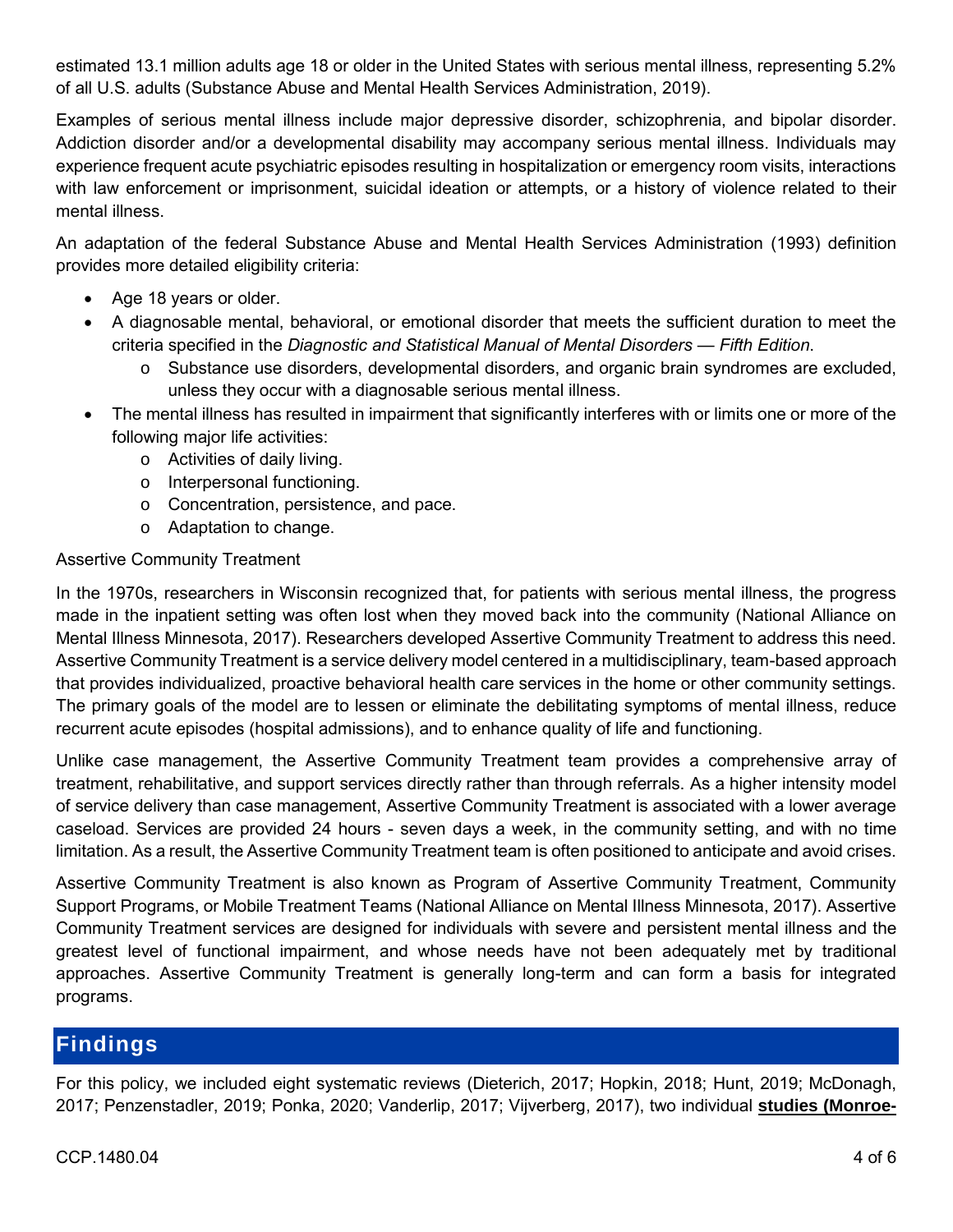DeVita, 2018; Valenstein, 2013), and two guidelines (National Alliance on Mental Illness Minnesota, 2017; Substance Abuse and Mental Health Services Administration, 2008). The evidence from moderate-to-highquality studies establishes Assertive Community Treatment as a cost-effective, community-based model of delivering treatment, rehabilitation, and supportive mental health services to adults living with serious mental illness or dual diagnoses, significant functional impairment, and complex needs (National Alliance on Mental Illness Minnesota, 2017; Substance Abuse and Mental Health Services Administration, 2008). From a societal perspective, the cost-effectiveness of Assertive Community Treatment lies primarily in its ability to improve housing stability and reduce inpatient and emergency mental health use, as its targeted population is often a heavy user of inpatient services and experiences the poorest quality of life (Ponka, 2020).

Assertive Community Treatment compares favorably to less intensive case management services with respect to patient and family satisfaction, reduction in hospitalization, housing stability, medication adherence, and management of substance abuse (Hunt, 2019; McDonagh. 2017; Valenstein, 2013). Its impact on incarceration avoidance is inconclusive (Hopkin, 2018). Its effectiveness in other cohorts (children and adolescents with severe mental illness or those with only substance use disorder) or when integrated with curriculum-based programs or primary care programs is not established (Monroe-DeVita, 2018; Penzenstadler, 2019; Vanderlip, 2017; Vijverberg, 2017). Based on the evidence review, an expansion of the patient selection criteria to non-adult populations or populations without a diagnosis of a serious mental illness is not supported.

The effectiveness of community-based interventions is related both to model intensity and the team's ability to address and advocate for the comprehensive needs of the participants. Secondary analyses stress the importance of reporting fidelity to the Assertive Community Treatment model in the research, as programs that adhere to the program components are more effective in reducing hospital use than programs with lower adherence (Dieterich, 2017; Penzenstadler, 2019; Ponka, 2020; Substance Abuse and Mental Health Services Administration, 2008). Standardized examination of critical program elements ensures consistent good practice standards, may explain the variance in effectiveness across programs, and allows more accurate comparison of interventions.

## **References**

On November 15, 2020, we searched PubMed and the databases of the Cochrane Library, the U.K. National Health Services Centre for Reviews and Dissemination, the Agency for Healthcare Research and Quality, and the Centers for Medicare & Medicaid Services. Search terms were "assertive community treatment," "intensive case management," and "serious mental illness." We included the best available evidence according to established evidence hierarchies (typically systematic reviews, meta-analyses, and full economic analyses, where available) and professional guidelines based on such evidence and clinical expertise.

Dieterich M, Irving CB, Bergman H, et al. Intensive case management for severe mental illness. *Cochrane Database Syst Rev.* 2017;1(1):Cd007906. Doi: 10.1002/14651858.CD007906.pub3.

Hopkin G, Evans-Lacko S, Forrester A, Shaw J, Thornicroft G. Interventions at the transition from prison to the community for prisoners with mental illness: A systematic review. *Adm Policy Ment Health.* 2018;45(4):623- 634. Doi: 10.1007/s10488-018-0848-z.

Hunt GE, Siegfried N, Morley K, Brooke-Sumner C, Cleary M. Psychosocial interventions for people with both severe mental illness and substance misuse. *Cochrane Database Syst Rev.* 2019;12(12):Cd001088. Doi: 10.1002/14651858.CD001088.pub4.

Louisiana Department of Health. Behavioral Health Services. Provider manual. Chapter Two of the Medicaid Services Manual Medicaid Program. Chapter 2: Behavioral Health Services. Appendix E-1: Evidence-based practices (EBPS) Assertive Community Treatment.